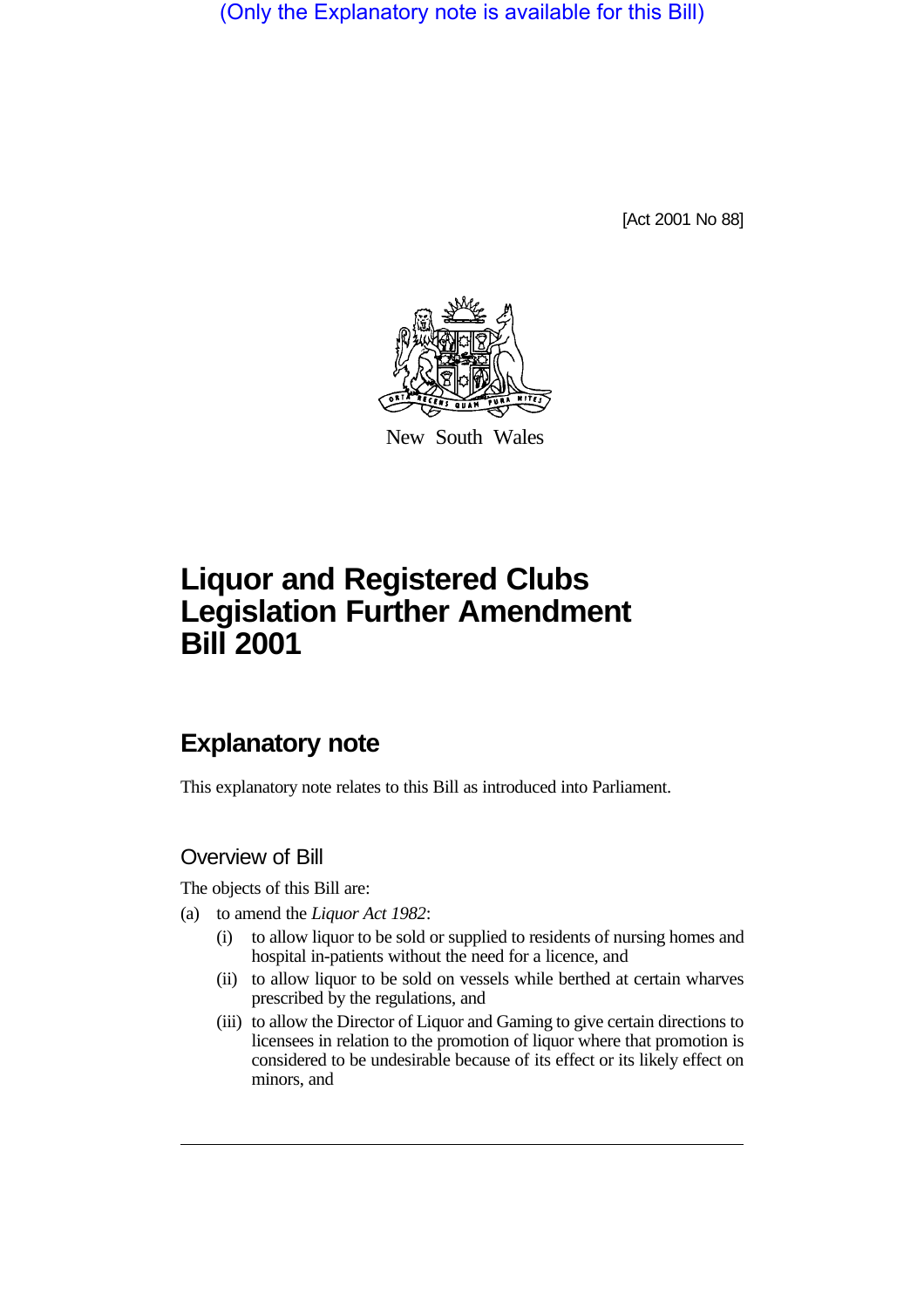Explanatory note

- (iv) to omit two uncommenced provisions requiring the date of birth of a customer to be recorded on an invoice or delivery document that accompanies liquor sold through an internet site, over the telephone, by facsimile or by mail order, and
- (v) to make it an offence to make materially false or misleading statements in, or omit material matter from, documents submitted or otherwise given to the Minister for Gaming and Racing for the purposes of the Act, and
- (vi) to provide a longer phasing-in of the requirements relating to the principal business of the licensee under a caterer's licence, and
- (vii) to remove any doubt that certain licences are in force, and
- (viii) to validate dine-or-drink authorities for which fees were paid late, and
- (b) to amend the *Registered Clubs Act 1976*:
	- (i) to make it an offence to make materially false or misleading statements in, or omit material matter from, documents submitted or otherwise given to the Minister for Gaming and Racing for the purposes of the Act, and
	- (ii) to allow the Director of Liquor and Gaming to give certain directions to registered clubs in relation to the promotion of liquor where that promotion is considered to be undesirable because of its effect or its likely effect on minors, and
	- (iii) to remove any doubt that certain certificates of registration are in force.

### Outline of provisions

**Clause 1** sets out the name (also called the short title) of the proposed Act.

**Clause 2** provides for the commencement of the proposed Act on the date of assent, except proposed Schedule 1 [1], [2] and [5] and Schedule 2 [2], which commence on a day or days to be appointed by proclamation, Schedule 1 [6], which commences at the same time as the provision that it amends and Schedule 1 [10], which commences, or is taken to have commenced, on 25 November 2001.

**Clause 3** is a formal provision giving effect to the amendments to the *Liquor Act 1982* set out in Schedule 1.

**Clause 4** is a formal provision giving effect to the amendments to the *Registered Clubs Act 1976* set out in Schedule 2.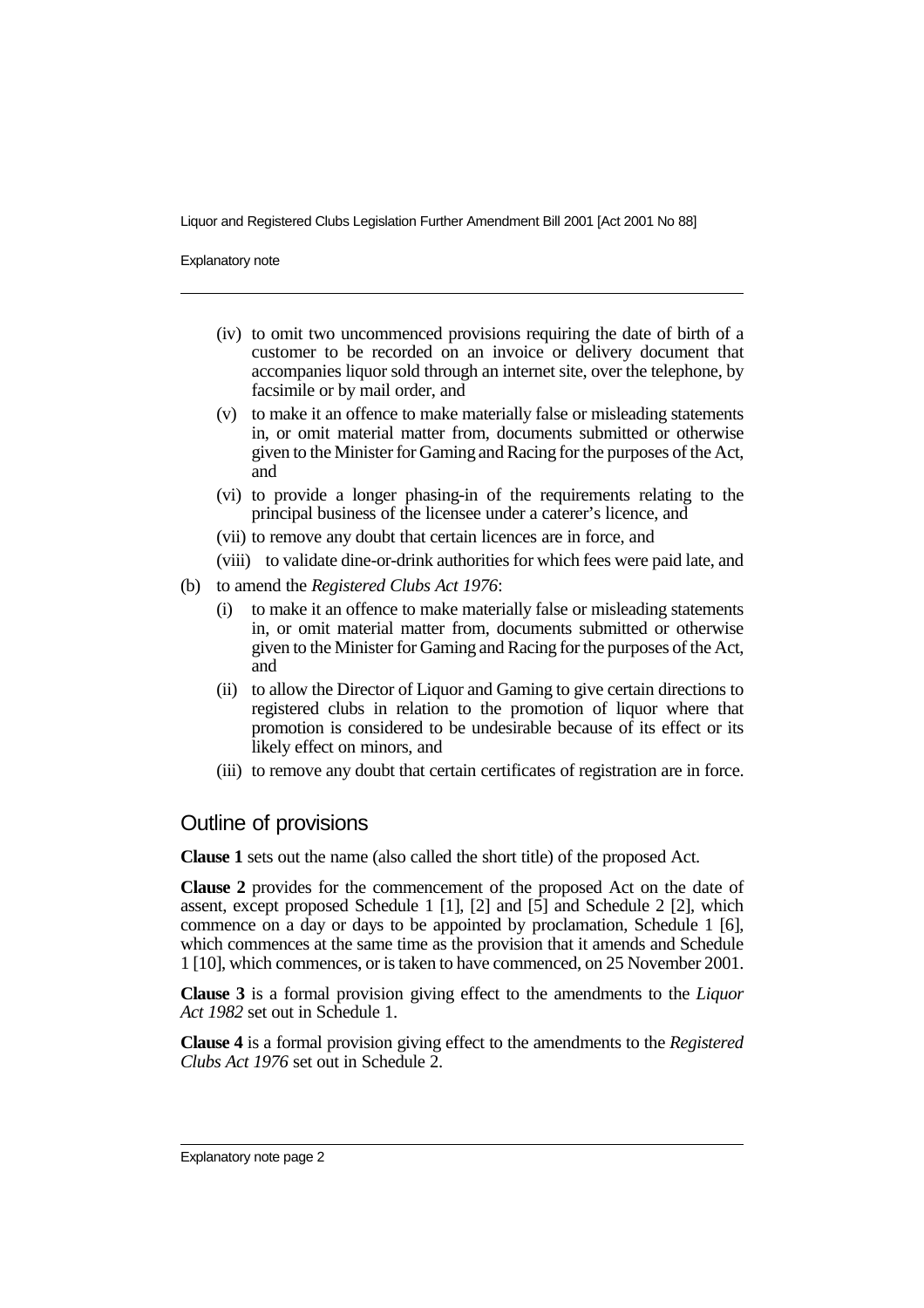Explanatory note

# **Schedule 1 Amendment of Liquor Act 1982**

#### **Sale of liquor to residents of nursing homes and hospital in-patients**

The *Liquor Act 1982* regulates the sale and supply of liquor.

**Schedule 1 [2]** provides that nothing in the Act applies to or in respect of the sale or supply of liquor to adults who are residents of a nursing home, hospital inpatients or in-patients in other prescribed medical facilities.

**Schedule 1 [1]** makes a consequential amendment.

#### **Sale of liquor on vessels**

Section 35 (2) of the *Liquor Act 1982* prohibits liquor from being sold or supplied to passengers on board a vessel while it is at its berth or while it is moored, if persons other than passengers and crew are being allowed on board.

**Schedule 1 [3]** enables liquor to be sold or supplied to passengers on board a vessel while it is at its berth if the berth is at a wharf prescribed by the regulations and if no persons other than passengers and crew are being allowed on board.

**Schedule 1 [4]** requires the concurrence of the Minister for Urban Affairs and Planning before the making of such regulations.

#### **Undesirable promotion of liquor**

**Schedule 1 [5]** provides for the Director of Liquor and Gaming to give directions to a licensee about the promotion of liquor that the Director thinks is undesirable because of its effect on minors. The amendment makes it an offence for a licensee to fail to comply with a direction.

#### **Sale of liquor through internet or by other communication media**

**Schedule 1 [6]** omits two uncommenced provisions requiring the date of birth of a customer to be recorded on an invoice or delivery document that accompanies liquor sold through an internet site, over the telephone, by facsimile or by mail order.

#### **False or misleading information**

**Schedule 1 [7]** makes it an offence to make a statement that is false or misleading in a material particular in, or omit material matter from, documents submitted or otherwise given to the Minister for Gaming and Racing for the purposes of the *Liquor Act 1982*.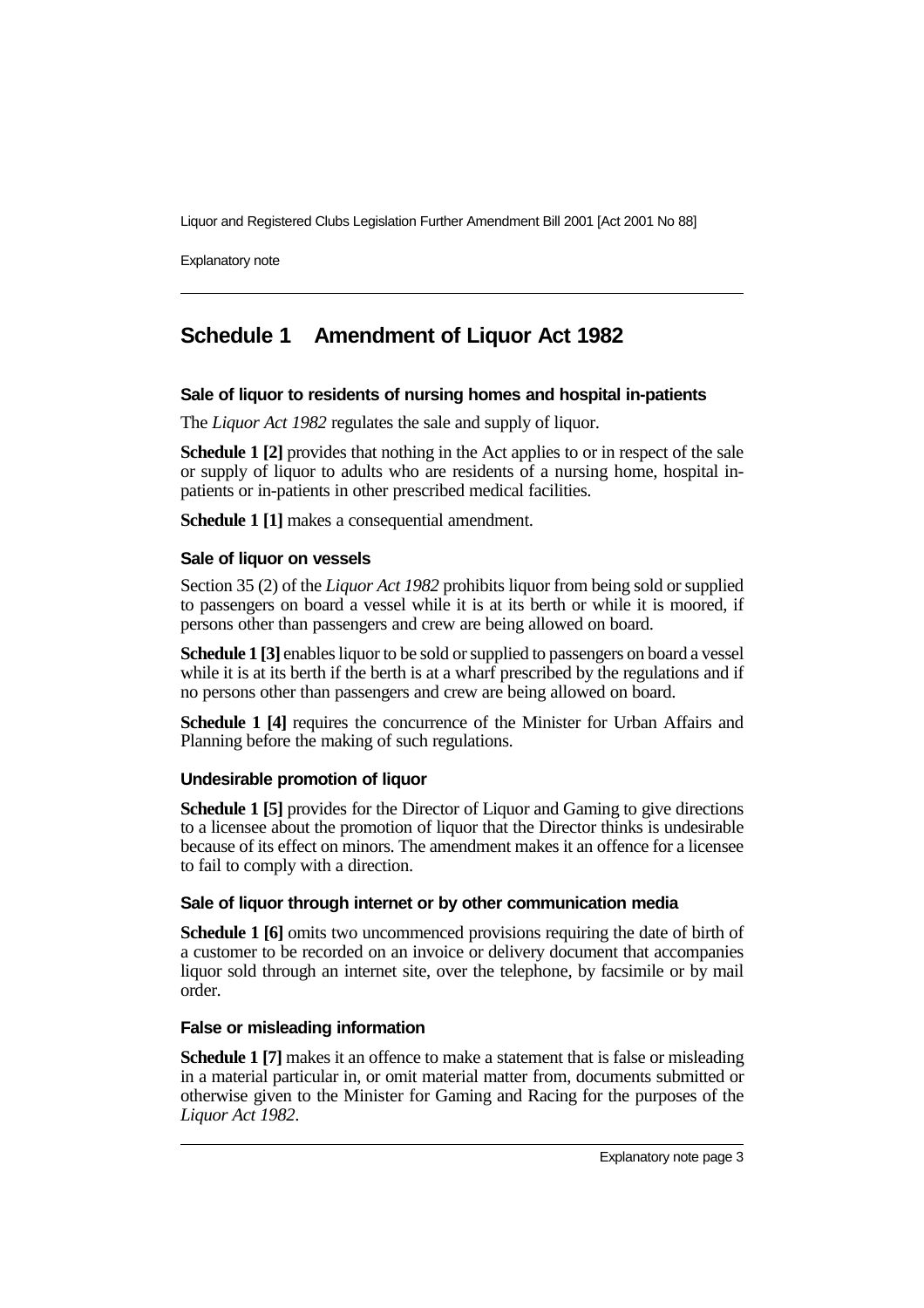Explanatory note

#### **Savings and transitional regulations**

**Schedule 1 [8]** provides for the making of savings and transitional regulations consequent on the enactment of the proposed Act.

#### **Caterer's licence**

Section 18 (2) (d) of the *Liquor Act 1982* provides for the issue of a caterer's licence, being a licence that authorises the licensee to sell liquor at a function, occasion or event held on any premises, or part of premises, on which the licensee provides catering services, but only for consumption on those premises. Section 23A (3) requires that the principal business of the licensee under a caterer's licence, and the principal business of any person or body on whose behalf the licensee holds the licence, must be the business of providing catering services for fee, gain or reward. That requirement was inserted by the *Liquor Amendment Act 1999*, which provided for the new requirements to be phased-in within 2 years after the commencement of the provisions, that is, before 25 November 2001 (see clause 78 of Schedule 1 to the *Liquor Act 1982*).

**Schedule 1 [10]** extends the phasing-in period for another 3 years, until 25 November 2004, for those caterers who obtained their licence prior to 25 November 1999.

#### **Status of certain licences**

**Schedule 1 [11]** makes it clear that any licence that was suspended for non-payment of licence fees immediately before the decision of the High Court in *Ha and another v State of New South Wales and others, Walter Hammond Associates Pty Ltd v State of New South Wales and others* (1997) 189 CLR 465 is, on and from the date of that decision, taken not to have been suspended.

**Schedule 1 [9]** omits a redundant provision.

#### **Payments for dine-or-drink authorities accepted after the due date**

Section 56 (9) (a) of the *Liquor Act 1982* provides for the payment in instalments of the prescribed fee for dine-or-drink authorities. Section 56 (9) (a) (iv) provides that an authority is automatically cancelled on the first anniversary of its grant if any part of the fee for the authority remains unpaid at that time.

**Schedule 1 [11]** inserts a provision validating certain authorities for which fees have been accepted after the due date.